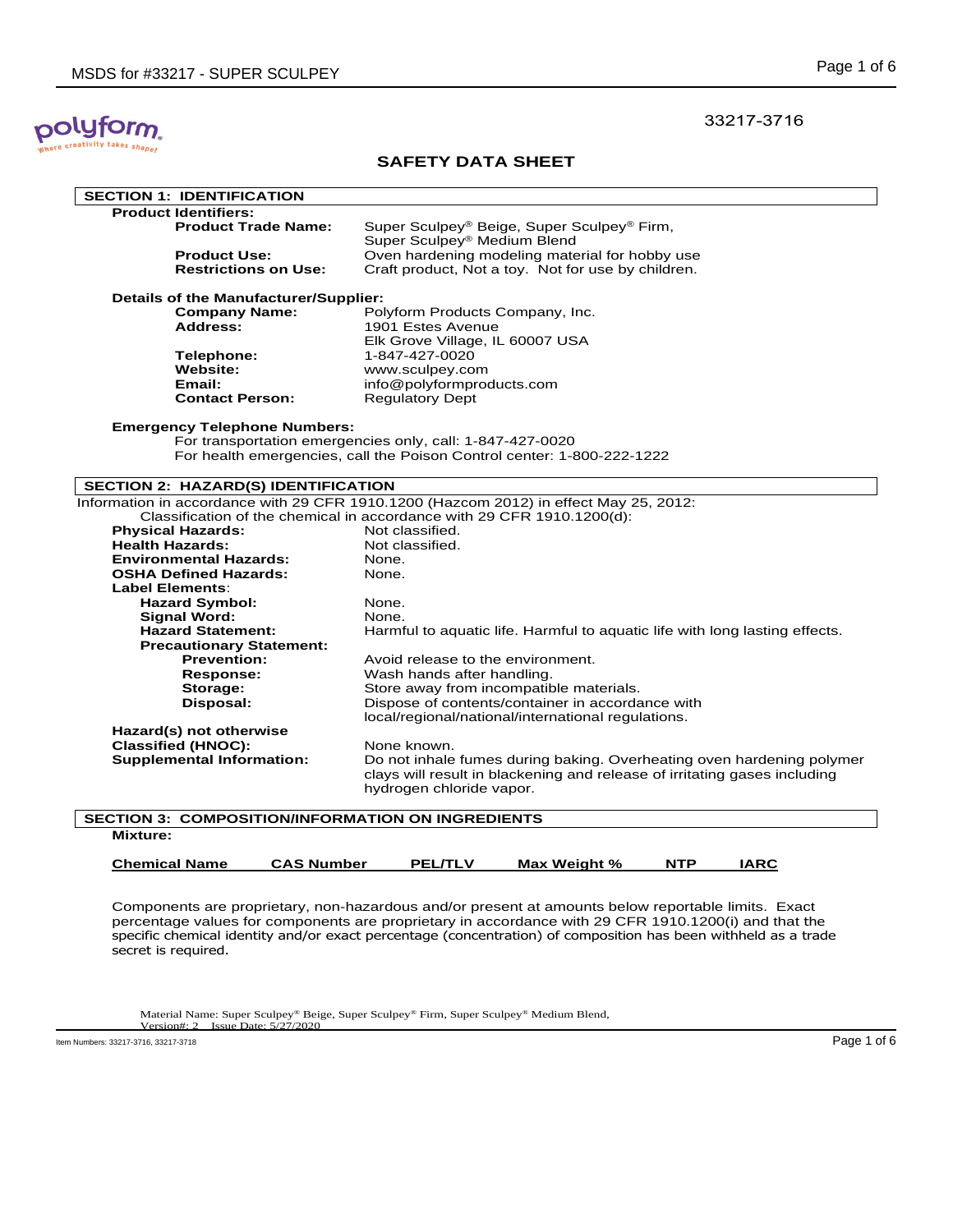## **SECTION 4: FIRST AID MEASURES**

#### **Description of First Aid Measures:**

**General:** If irritation or other symptoms occur or persist from any route of exposure see a physician/get medical attention.

**Eye Contact:** Any material that contacts the eye should be washed out immediately with water for 5-10 minutes. Seek medical attention if symptoms occur.

**Skin Contact:** Wash the affected area thoroughly with plenty of soap and water.Seek medical attention if symptoms occur.

**Inhalation:** Seek fresh air after inhalation of fumes in the case of overheating material in oven. Seek medical attention if symptoms occur.

**Ingestion:** Wash out mouth with water. If symptoms persist, seek medical attention.

**Protection of First Aid Responders:** Wear proper personal protective clothing and equipment.

**Most important symptoms and effects, both acute and delayed:** Irritation. Pre-existing skin problems may be aggravated by prolonged or repeated exposure.

**Indication of any immediate medical attention and special treatment needed, if necessary:** Treat symptomatically.

| <b>SECTION 5: FIRE-FIGHTING MEASURES</b>                                 |                                                                                                                            |                                                                                                              |  |  |
|--------------------------------------------------------------------------|----------------------------------------------------------------------------------------------------------------------------|--------------------------------------------------------------------------------------------------------------|--|--|
| <b>Suitable Extinguishing Media:</b>                                     | Use water spray jet, foam, carbon dioxide, ABC dry chemical.                                                               |                                                                                                              |  |  |
| <b>Unsuitable Extinguishing Media:</b>                                   | None known.                                                                                                                |                                                                                                              |  |  |
| <b>Specific Hazards Arising from</b><br>the Chemical:                    | In the case of overheating in oven, carbon monoxide, carbon dioxide and<br>noxious hydrochloric acid vapors may be formed. |                                                                                                              |  |  |
| <b>Special Protective Equipment</b><br>and precautions for firefighters: | Wear self-contained breathing apparatus with full face piece and<br>full protective clothing.                              |                                                                                                              |  |  |
| <b>Fire Fighting Equipment</b><br>Instructions:                          | Move containers from fire area if you can do so without risk.                                                              |                                                                                                              |  |  |
| <b>Specific Methods:</b>                                                 | Use standard firefighting procedures and consider the hazards of other<br>materials involved.                              |                                                                                                              |  |  |
| <b>General Fire Hazards:</b>                                             | No unusual fire or explosion hazards noted.                                                                                |                                                                                                              |  |  |
| <b>Flash Point:</b>                                                      |                                                                                                                            | n/a                                                                                                          |  |  |
| <b>Autoignition Temperature:</b>                                         |                                                                                                                            | n/a                                                                                                          |  |  |
| <b>Explosion Limits in Air:</b>                                          |                                                                                                                            | Not explosive                                                                                                |  |  |
| <b>Hazardous Decomposition Products:</b>                                 |                                                                                                                            | In the case of overheating in oven, carbon monoxide,<br>carbon dioxide and noxious hydrochloric acid vapors. |  |  |
| <b>Special Protective Equipment for Fire Fighters:</b>                   |                                                                                                                            | Wear self-contained breathing apparatus with full face<br>piece and protective clothing.                     |  |  |
| <b>SECTION 6: ACCIDENTAL RELEASE MEASURES</b>                            |                                                                                                                            |                                                                                                              |  |  |

**Personal Precautions, Subsetional Precautions, None expected. In case of overheating material, turn off oven. Ventilate Protective Equipment and** area by opening nearest window. Seek fresh air.<br>**Emergency Procedures:** If fumes are inhaled, see section 4 of the SDS. If fumes are inhaled, see section 4 of the SDS. **Methods and materials for** Collect and reuse or dispose with domestic refuse in accordance with **Containment and Cleaning Up:** all applicable regulations. For waste disposal, see Section 8 of the SD **Containment and Cleaning Up:** all applicable regulations. For waste disposal, see Section 8 of the SDS.<br>**Environmental Precautions:** Avoid release to the environment. Avoid release to the environment.

Material Name: Super Sculpey® Beige, Super Sculpey® Firm, Super Sculpey® Medium Blend, Version#: 2 Issue Date: 5/27/2020 Issue Date: 5

Item Numbers: 33217-3716, 33217-3718 Page 2 of 6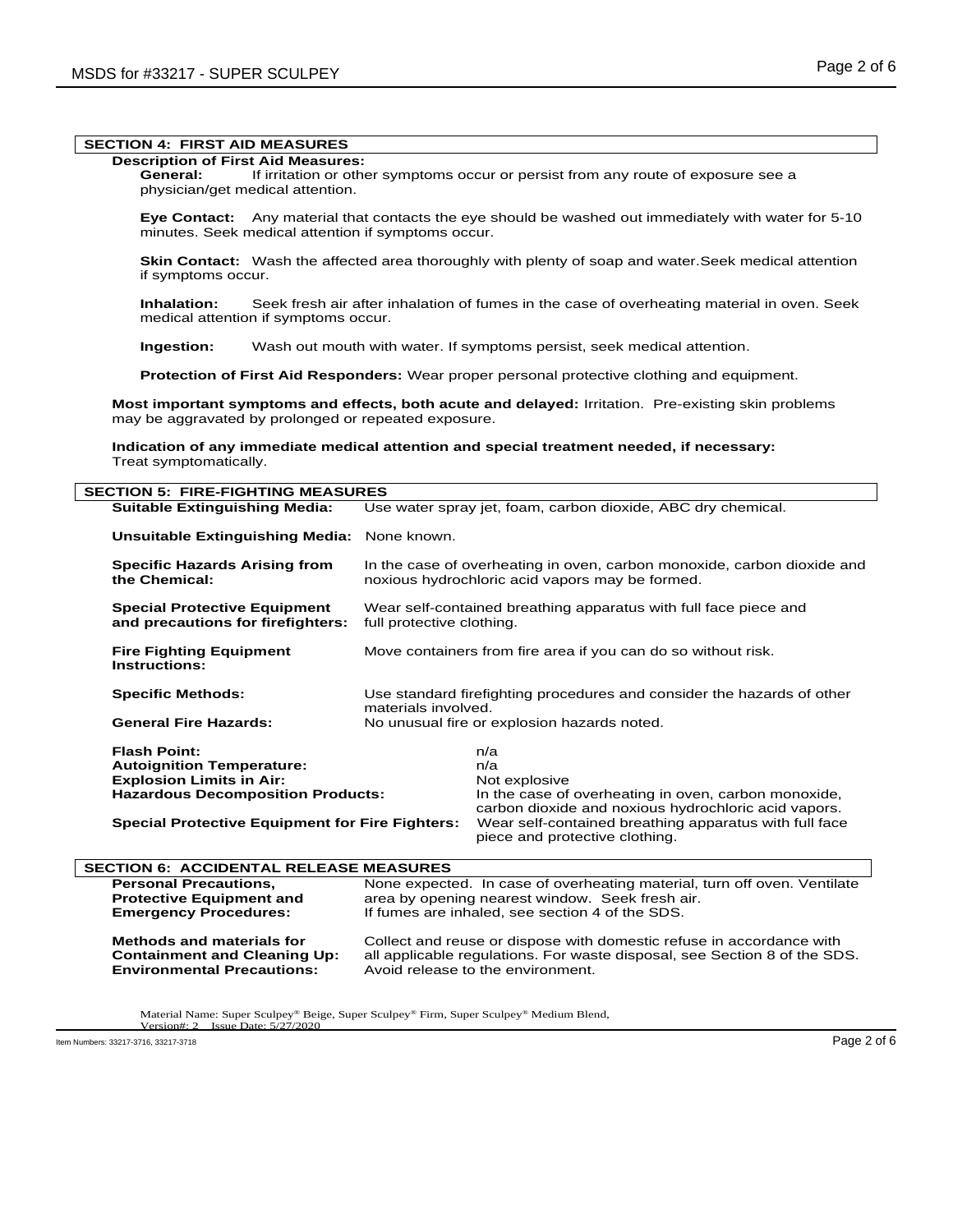| <b>SECTION 7: HANDLING AND STORAGE</b>                                                                                                                      |                                                                                                                                                                                                                                                                                                                                                                                                                                                                                                                                                                                                                                                                                                              |  |  |  |
|-------------------------------------------------------------------------------------------------------------------------------------------------------------|--------------------------------------------------------------------------------------------------------------------------------------------------------------------------------------------------------------------------------------------------------------------------------------------------------------------------------------------------------------------------------------------------------------------------------------------------------------------------------------------------------------------------------------------------------------------------------------------------------------------------------------------------------------------------------------------------------------|--|--|--|
| <b>Precautions for Safe Handling:</b>                                                                                                                       | Good industrial hygiene requires that exposure be maintained below the<br>TLV. This is preferably achieved through using the product under well-<br>ventilated conditions. Wash thoroughly after handling this product.<br>Always wash up before eating, smoking or using the facilities. Avoid eye<br>contact. Avoid repeated or prolonged skin contact. Avoid inhalation of<br>fume or vapor. Avoid drinking, tasting, swallowing or ingesting this<br>product. Wash contaminated clothing before reuse.                                                                                                                                                                                                   |  |  |  |
| <b>Conditions for Safe Storage,</b><br><b>Including and Compatibilities:</b>                                                                                | Store unused material in a cool, dry place preferably in a sealed non-<br>reactive container.                                                                                                                                                                                                                                                                                                                                                                                                                                                                                                                                                                                                                |  |  |  |
| <b>SECTION 8: EXPOSURE CONTROLS/PERSONAL PROTECTION</b>                                                                                                     |                                                                                                                                                                                                                                                                                                                                                                                                                                                                                                                                                                                                                                                                                                              |  |  |  |
| <b>Control Parameters:</b><br><b>Occupational Exposure Limits:</b><br><b>Biological Limit Values:</b><br><b>Appropriate Engineering</b><br><b>Controls:</b> | No applicable exposure limits.<br>No biological exposure limits not for the ingredient(s).<br>Good general ventilation should be used.                                                                                                                                                                                                                                                                                                                                                                                                                                                                                                                                                                       |  |  |  |
| <b>Eye/Face Protection:</b><br><b>Skin and Body Protection:</b><br><b>Respiratory Protection:</b>                                                           | Individual Protection Measures, Such as Personal Protective Equipment<br>When sanding, wear protective goggles or a face shield.<br>n/a<br>In case of insufficient ventilation, wear suitable respiratory protection.<br>General Hygiene Considerations: Always observe good personal hygiene measures, such as washing after<br>handling the material and before eating, drinking, and/or smoking. Do not<br>heat above 175°C (350°F), allow to come in contact with an open flame<br>or use with a hot knife or wire. Use an oven thermometer when<br>hardening material in oven. Do not use a microwave oven for baking. Do<br>not overbake. Do not exceed the recommended baking temperature or<br>time. |  |  |  |
| SECTION 9: PHYSICAL AND CHEMICAL PROPERTIES                                                                                                                 |                                                                                                                                                                                                                                                                                                                                                                                                                                                                                                                                                                                                                                                                                                              |  |  |  |
| Color:<br>Various<br>Appearance: Solid, malleable<br>Odor:<br>Characteristic<br>Boiling Point: n/a<br>Melting Point: n/a                                    | <b>pH:</b><br>n/a<br><b>Solubility in Water:</b><br>Not soluble<br><b>Reactivity in Water:</b><br>Non-reactive<br>Specific Vapor Density (Air=1): n/a<br><b>Vapor Pressure:</b><br>n/a                                                                                                                                                                                                                                                                                                                                                                                                                                                                                                                       |  |  |  |
| <b>SECTION 10: STABILITY AND REACTIVITY</b>                                                                                                                 |                                                                                                                                                                                                                                                                                                                                                                                                                                                                                                                                                                                                                                                                                                              |  |  |  |
| <b>Reactivity:</b>                                                                                                                                          | The product is stable and non-reactive under normal conditions of use,<br>storage and transport.                                                                                                                                                                                                                                                                                                                                                                                                                                                                                                                                                                                                             |  |  |  |
| <b>Chemical Stability:</b>                                                                                                                                  | Material is stable under normal conditions.                                                                                                                                                                                                                                                                                                                                                                                                                                                                                                                                                                                                                                                                  |  |  |  |
| <b>Possibility of Hazardous</b><br><b>Reactions:</b><br><b>Conditions to Avoid:</b>                                                                         | No dangerous reaction known under conditions of normal use.                                                                                                                                                                                                                                                                                                                                                                                                                                                                                                                                                                                                                                                  |  |  |  |
| <b>Incompatible Materials:</b>                                                                                                                              | None.<br>Items made of PVC, polystyrene                                                                                                                                                                                                                                                                                                                                                                                                                                                                                                                                                                                                                                                                      |  |  |  |
| <b>Hazardous Decomposition</b><br><b>Products:</b>                                                                                                          | Hydrochloric acid vapors                                                                                                                                                                                                                                                                                                                                                                                                                                                                                                                                                                                                                                                                                     |  |  |  |

## **SECTION 11: TOXICOLOGICAL INFORMATION**

**Information on Likely Routes of Exposure: Inhalation:** Prolonged inhalation may be harmful.

Material Name: Super Sculpey® Beige, Super Sculpey® Firm, Super Sculpey® Medium Blend, Version#: 2 Issue Date: 5/27/2020

Item Numbers: 33217-3716, 33217-3718 Page 3 of 6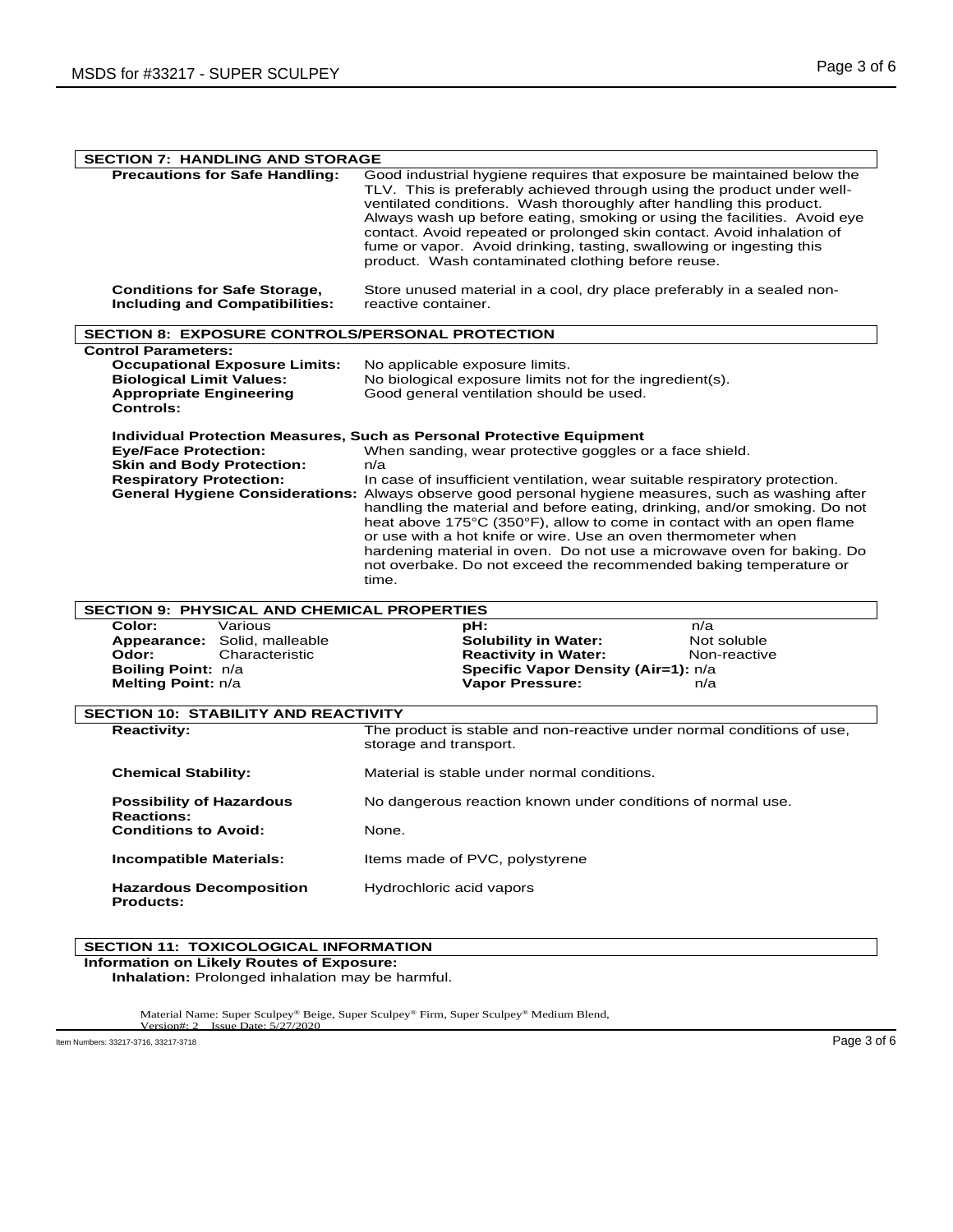**Skin Contact:** No adverse effects due to skin contact are expected. **Eye Contact:** Direct contact with the eye may cause temporary irritation. **Ingestion:** Expected to be a low ingestion hazard.

#### **Symptoms relating to the physical, chemical and toxicological characteristics Information on Toxicological Effects:**

### **Acute Toxicity:**

**Acute Effects Associated with use of this Material:** None expected

The summated LD50 is >50000 mg/kg. The summated LC50 is 99999 mg/cubic meter.

**Skin Corrosion/Irritation:** Prolonged skin contact may cause temporary irritation. **Serious Eye Damage/Eye Irritation:** Direct contact with the eye may cause temporary irritation.

### **Respiratory or Skin Sensitization:**

**Respiratory Sensitization:** Not a respiratory sensitizer.

**Skin Sensitization:** This product is not expected to cause skin sensitization.

**Germ Cell Mutagenicity:** No data available to indicate product or any components present at greater than 0.1% are mutagenic or genotoxic.

**Carcinogenicity:** This product is not considered to be a carcinogen by IARC, ACGIH, NTP, or OSHA.

**Carcinogen Listing – see Section 3 of SDS**

**NTP:** No **IARC:** No **OSHA:** No

**OSHA Specifically Regulated Substances (29 CFR 1910.1001-1050)** – not listed

**Reproductive Toxicity:** This product is not expected to cause reproductive or developmental effects. **Specific Target Organ Toxicity – Single Exposure:** Not classified.

**Specific Target Organ Toxicity – Repeated Exposure:** Not classified.

**Aspiration Hazard:** Not an aspiration hazard.

**Chronic Effects:** Prolonged inhalation may be harmful.

## **SECTION 12: ECOLOGICAL INFORMATION**

**Ecotoxicity:** No data available. No harmful effects known other than those associated with suspended inert solids in water.

**Persistence and Degradability:** No data is available on the degradability of this product.

**Bioaccumulative Potential Mobility in Soil:** No data available.

**Other Adverse Effects:** No other adverse environmental effects (e.g. ozone depletion, photochemical ozone creation potential, endocrine disruption, global warming potential) are expected for this product.

### **SECTION 13: DISPOSAL CONSIDERATIONS**

**Disposal Instructions:** Collect and reclaim or dispose in sealed container. Do not allow this material to drain into sewers/water supplies. Do not contaminate ponds or waterways with product. Dispose of contents/container in accordance with local/regional/national/international regulations.

**Local Disposal Regulations:** Dispose in accordance with all applicable regulations.

**Waste from Residues/Unused Products:** Dispose in accordance with all applicable regulations.

**Contaminated Packaging:** Dispose in accordance with all applicable regulations.

### **SECTION 14: TRANSPORT INFORMATION**

#### **UN Number: N/A UN Proper Shipping Name:** Not Regulated

**Transport Hazard Class(es):**

**US DOT (49 CFR 172.101):** Not regulated as a dangerous good.

**Europe ADR/RID Hazard Class: N/A** 

**IMDG Code (ocean) Hazard Class: N/A <b>ICAO/IATA (air) Hazard Class: N/A** 

**A "N/A" listing for the hazard class indicates the product is not regulated for transport by that regulation. Packing Group: N/A**

**Environmental Hazards: Marine Pollutant:** Not Applicable.

 **Hazardous Substance (USA):** Not Applicable.

Material Name: Super Sculpey® Beige, Super Sculpey® Firm, Super Sculpey® Medium Blend, Version#: 2 Issue Date: 5/27/2020 ersion#: 2 Issue Date

Item Numbers: 33217-3716, 33217-3718 Page 4 of 6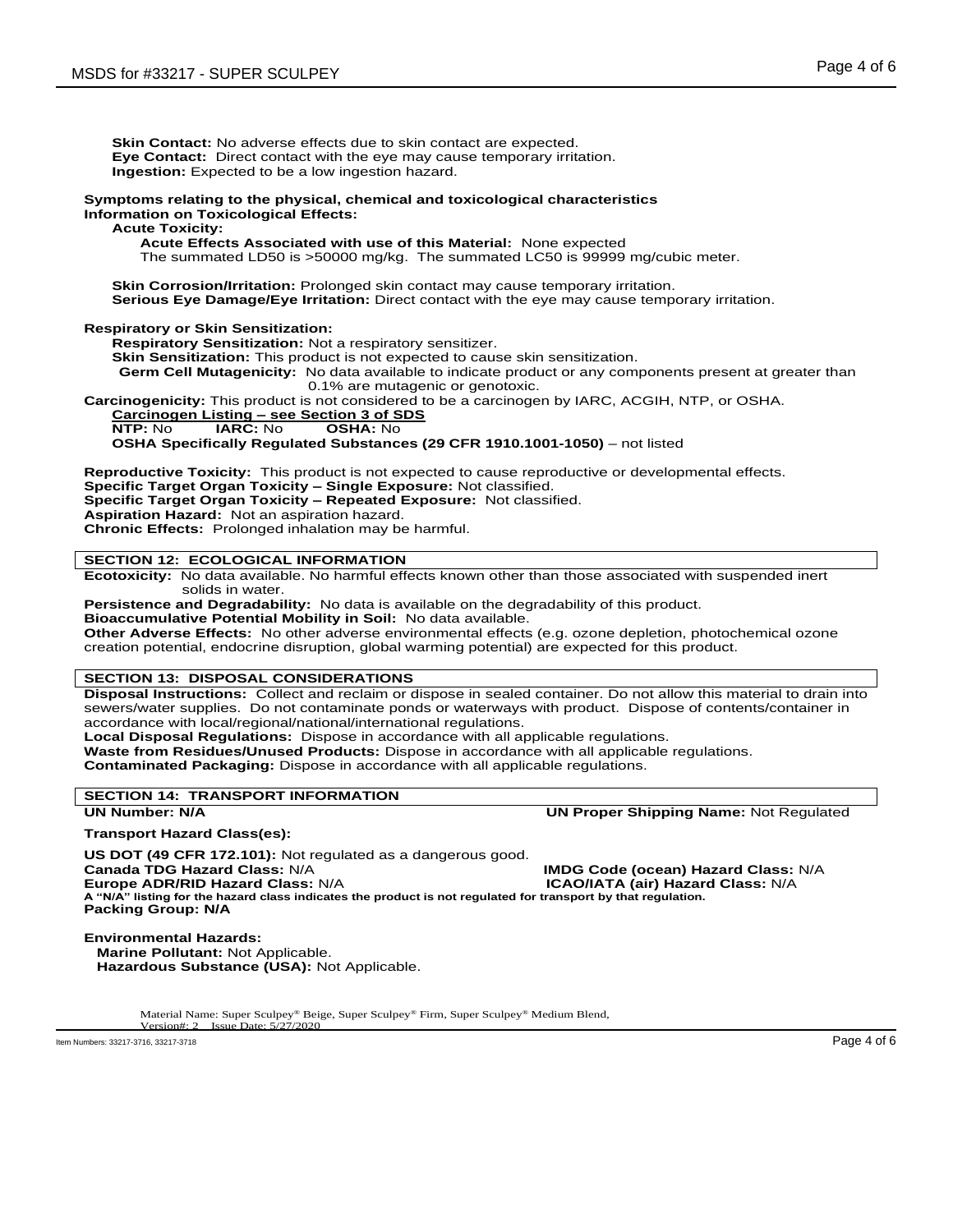**Transport in Bulk according to Annex II of MARPOL 73-78 and IBC Code:** Not Applicable.

**Special Precautions for User:** Not Applicable.

## **SECTION 15: REGULATORY INFORMATION**

## **Contents of the SDS Comply with the OSHA Hazard Communication Standard 29 CFR 1910.1200**

**US Federal Regulations: EPA SARA TITLE III Chemical Listings:** None **SARA Section 302.4 (40 CFR 355) Extremely Hazardous Substance:** None **Section 313 Toxic Chemicals (40 CFR 372):** None **TSCA Section 12(b) Export Notification (40 CFR 707, Subpt. D):** None **CERCLA Hazardous Substances List (40 CFR 302.4):** Not Listed **OSHA Specifically Regulated Substances (29 CFR 1910.1001-1050):** Not Listed **Clean Air Act (CAA) Section 112 Hazardous Air Pollutants (HAPs) List:** Not Regulated **Clean Air Act (CAA) Section 112® Accidental Release Prevention (40 CFR 68.130):** Not Regulated **Safe Drinking Water Act (SDWA):** Not Regulated

**US State Regulations: California Proposition 65: The following ingredients present in the product are known to the State of California to cause Cancer, Birth Defects, or Reproductive Harm:** None known to be present

#### **Washington Children's Safe Products Act – Chemicals Requiring Notification:** None

This material has been reviewed by a toxicologist in the US and carries the AP seal from the Art & Creative Materials Institute (ACMI). The labeling conforms to US 16 CFR 1500-14 and ASTM D 4236. Under CPSC's Consumer Product Regulations (16 CFR 1500.3 and 1500-14), this product has the following required acute and chronic hazard labeling: None

#### **International Regulations:**

**Canadian WHMIS:** This product is a controlled product under Canada's Workplace Hazardous Materials Information System. It contains the following toxic or highly toxic materials: Pigment Red 101

**Canadian Ingredient Disclosure List:** None known to be present or none in reportable amounts.

**Mexico Regulations/Legislation:** This SDS contains the information required by NOM-018-STPS-2000 Workplace Hazardous Chemical Substances Communication and Identification Standard.

# **SECTION 16: OTHER INFORMATION, INCLUDING DATE OF PREPARATION OR LAST REVISION**

**Issue Date: 5/27/2020 Version #: 2 Supersedes Version 1 – 10/28/2015 Disclaimer:**

The information contained herein is provided in good faith and is subject to change without notice. It is believed to be accurate and represents the best information<br>currently available to us. However, we make no warranty, described or data or information provided. We assume no liability resulting from the use of such products, data or information. Users should determine the<br>suitability of the information for their particular purpose. The us laws and regulations relating to the purchase, use, storage and disposal of the material and must be familiar with and follow generally accepted safe handling procedures.

Material Name: Super Sculpey® Beige, Super Sculpey® Firm, Super Sculpey® Medium Blend, Version#: 2 Issue Date: 5/27/2020 Issue Date: 5

Item Numbers: 33217-3716, 33217-3718 Page 5 of 6